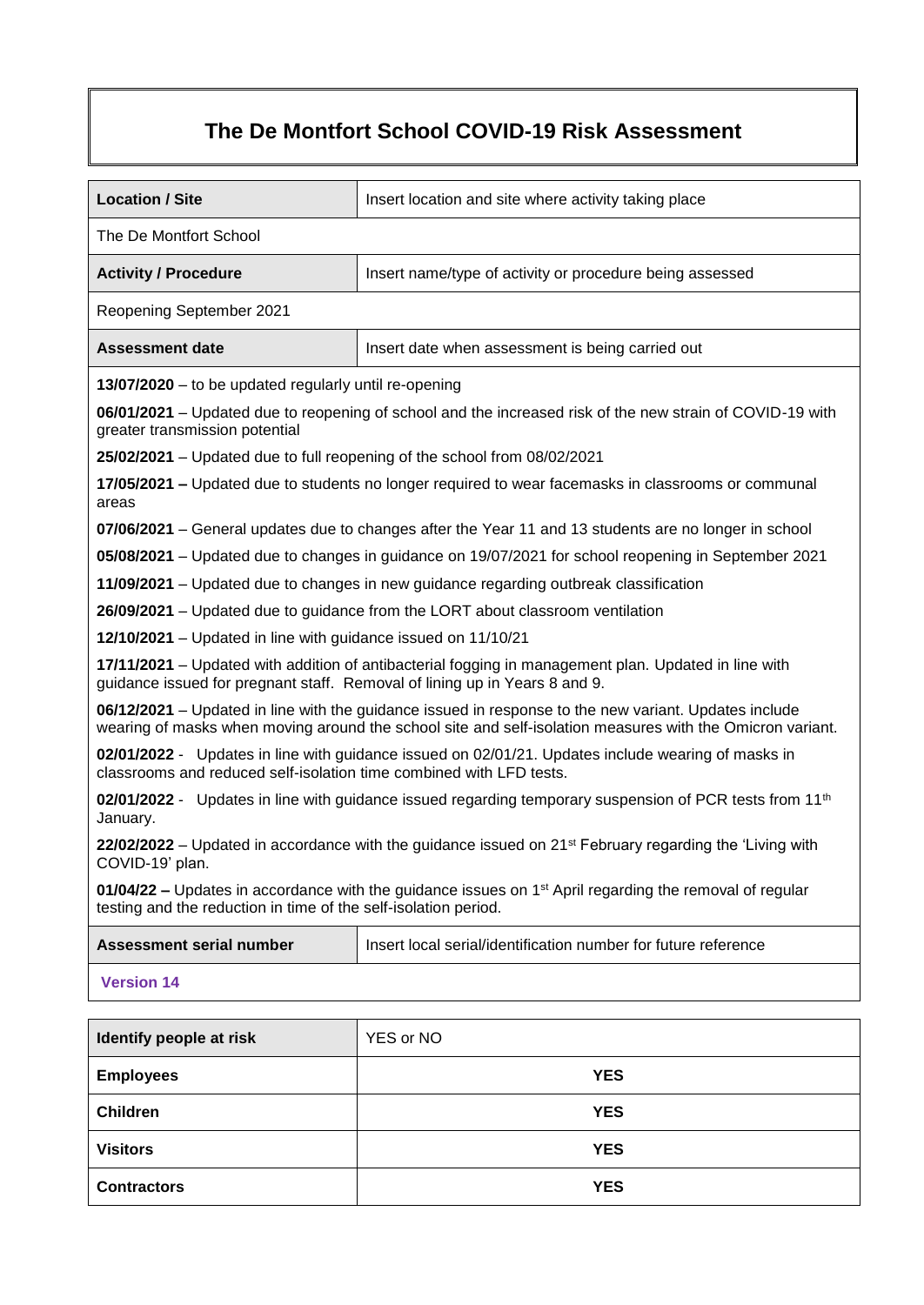## **Background**

This document has been developed for education settings in Worcestershire and has drawn upon a range of examples from other local areas in the West Midlands and further afield along with including Worcestershire context and design. This document takes into account relevant advice taken from Liberata, ASCL, Worcestershire Children Services, Public Health England, NEU and the Department for Education.

## **Principles**

The Worcestershire Education Incident Planning Group for COVID-19 have agreed a set of basic principles some of which have been in place throughout this COVID response period and some relate to the basis of working towards recovery.

- The highest priority and consideration is the safety and wellbeing of Worcestershire children, young people, families and staff
- Reducing the risk of infection and following PHE/DFE guidance is key to any risk assessment and related actions
- We want to support a sustainable and progressive approach to reopening
- Increasing the attendance for vulnerable children along with children of critical workers will continue to be a priority
- An inclusive and therapeutic approach to reintegration will be taken, and particularly for those children and young people who may find a return to school or setting challenging
- Schools and settings will work with partners to support children and their families, for example health services, Here2Help and social care
- We will continue to reflect, assess, learn and share with our schools, settings and from other examples

## **School opening framework**

#### **Rationale:**

As the country moves to Step 4 of the roadmap, the government continues to manage the risk of serious illness from the spread of the virus. This marks a new phase in the government's response to the pandemic, moving away from stringent restrictions on everyone's day-to-day lives, towards advising people on how to protect themselves and others, alongside targeted interventions to reduce risk. As COVID-19 becomes a virus that we learn to live with, there is now an imperative to reduce the disruption to children and young people's education - particularly given that the direct clinical risks to children are extremely low, and every adult has been offered a first vaccine and the opportunity for 2 doses by mid-September.

Following the changes to the government response to the COVID-19 pandemic the priority is for schools to deliver face-to-face, high-quality education to all pupils. The evidence is clear that being out of education causes significant harm to educational attainment, life chances, mental and physical health.

#### **Contingency planning**

The DFE contingency planning document was updated on the 25/6/21. The full document can be found [here](https://www.gov.uk/government/publications/coronavirus-covid-19-contingency-framework-for-education-and-childcare-settings/contingency-framework-education-and-childcare-settings-excluding-universities)

#### **General guidance links are below:**

Public health England <https://www.gov.uk/government/organisations/public-health-england>

NHS:

[https://www.nhs.uk/conditions/coronavirus-covid-19/what-to-do-if-you-or-someone-you-live-with-has](https://www.nhs.uk/conditions/coronavirus-covid-19/what-to-do-if-you-or-someone-you-live-with-has-coronavirus-symptoms)[coronavirus-symptoms](https://www.nhs.uk/conditions/coronavirus-covid-19/what-to-do-if-you-or-someone-you-live-with-has-coronavirus-symptoms)

Government advice: <https://www.gov.uk/coronavirus>

DfE Guidance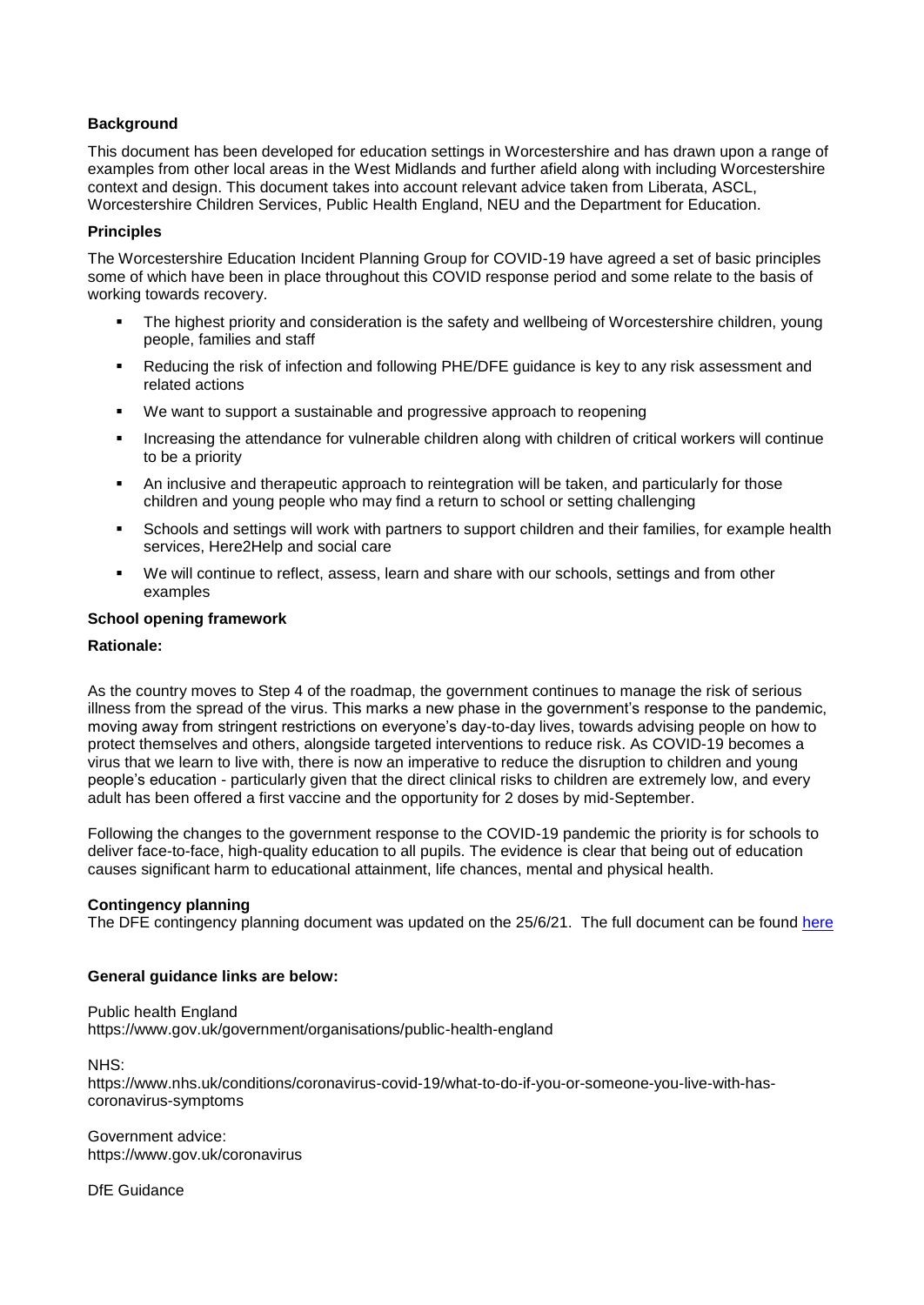[https://www.gov.uk/government/publications/health-and-safety-advice-for-schools/responsibilities-and-duties](https://www.gov.uk/government/publications/health-and-safety-advice-for-schools/responsibilities-and-duties-for-schools)[for-schools](https://www.gov.uk/government/publications/health-and-safety-advice-for-schools/responsibilities-and-duties-for-schools)

[https://www.gov.uk/government/publications/actions-for-schools-during-the-coronavirus-outbreak/schools](https://www.gov.uk/government/publications/actions-for-schools-during-the-coronavirus-outbreak/schools-covid-19-operational-guidance)[covid-19-operational-guidance](https://www.gov.uk/government/publications/actions-for-schools-during-the-coronavirus-outbreak/schools-covid-19-operational-guidance)

## **COVID management plan**

#### **Rationale:**

Returning to school is vital for children's education and for their wellbeing. Time out of school is detrimental for children's cognitive and academic development, particularly for disadvantaged children. This impact can affect both current levels of learning and children's future ability to learn, and therefore we need to ensure all pupils can return to school sooner rather than later.

The risk to children themselves of becoming severely ill from coronavirus (COVID-19) is very low and there are negative health impacts of being out of school. We know that school is a vital point of contact for public health and safeguarding services that are critical to the wellbeing of children and families.

The guidance from the DfE is for all students in all year groups to return to school on 3rd September.

## **Management guidance**

As per the Government guidance, Covid restrictions in education settings will end from 19th July 2021. This means for all students under 18, social distancing will no longer be necessary, school start and finish times will not need to be staggered, face coverings will not be necessary, and students will not need to be in "bubble" groups. Students will also no longer need to self-isolate for contacts of a positive case. Students will only need to self-isolate if they test positive. NHS test and trace will carry out all contact tracing. The lifting of Covid restrictions in schools is in line with the general removal of restrictions for England, outlined in 'Step 4' of the government's roadmap out of lockdown.

- We will continue to ensure good hygiene for everyone by:
	- o Continuing to ensure that pupils clean their hands regularly
	- o Promoting 'catch it, bin it, kill it'
- Maintain appropriate cleaning regimes by:
	- Continuing the daily 'touch point' cleaning rota
	- $\circ$  Continuing to use the correct cleaning equipment and products outlined in the PHE guidance.
- Keep occupied spaces well ventilated by:
	- $\circ$  Ensuring all windows and doors are left open (continuing to allow students to wear outdoor clothes inside during colder months)
	- o Avoiding large group gatherings for long periods of time (over 20mins), in rooms where ventilation is restricted
- Follow public health advice on testing, self-isolating and managing confirmed cases.
- Staff with a positive LFD test will self-isolate for 5 days and students for 3 days.

## **Outbreak management (contingency) plan school arrangements:**

The local death and infection rates may rise leading to the school implementing further restrictions. The DfE have stated that the contingency framework outlined in a given area will be made by ministers within the Department for Education (DfE). The DfE will work with other government departments, the Chief Medical Officer, the Joint Biosecurity Centre (JBC), Public Health England (PHE) and relevant local authorities to ensure the decision is informed by the available evidence, via the existing mechanisms for decision-making about local restrictions (with which local authorities and directors of public health already engage).

Depending on the scientific and public health advice, DfE may call for a tightening or easing of restrictions to education and childcare locally or regionally. The guiding principle for decision making should be that any restrictions to attendance are kept to a minimum. The maximum possible number of children and young people should be allowed to attend education and childcare settings, in line with public health advice at the time. In all circumstances, priority will continue to be given to vulnerable children and young people and children of critical workers to attend full time. Further guidance can be found [here.](https://www.gov.uk/government/publications/coronavirus-covid-19-contingency-framework-for-education-and-childcare-settings/contingency-framework-education-and-childcare-settings-excluding-universities) The school will seek advice from public health in the event of an outbreak.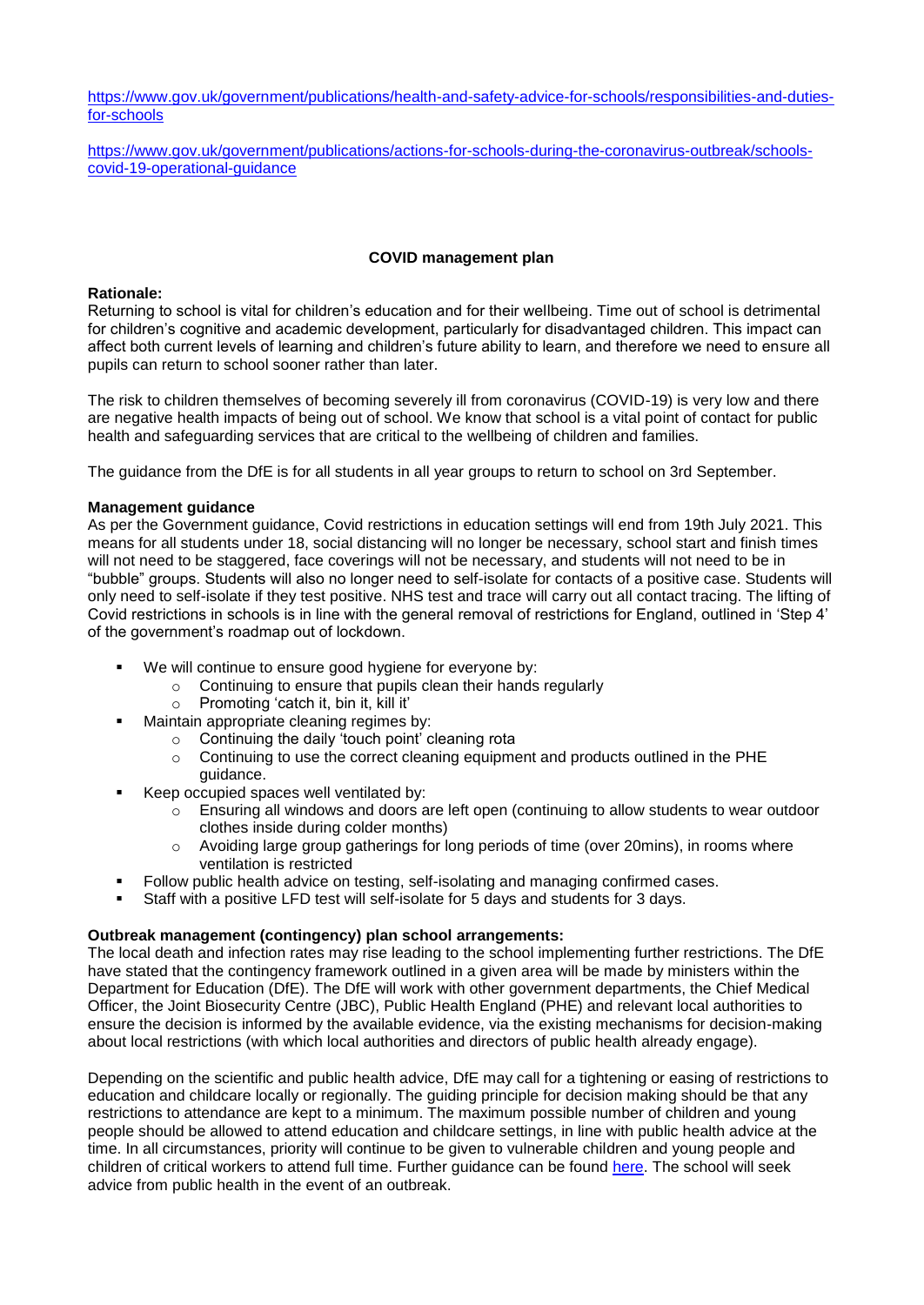The plans for 'stepping up' restrictions are outlined as follows:

Step 1 (School open as normal)

- All students and member of staff expected to attend school.
- Ensure good hygiene for everyone
- Maintaining cleaning regimes
- Ventilated spaces

Step 2 (school cohorts)

- All students and member of staff expected to attend school.
- Clinically extremely vulnerable staff and students should follow national guidance regarding formal shielding measures in place at the time.
- Staff expected to attend school unless directed otherwise
- Students directed back into school cohort groups
	- Year 6: Humanities ground floor
	- Year 7: Languages ground floor
	- Year 8: Humanities first floor
	- Year 9: Science block
	- Year 10: Languages first floor
	- Year 11: Maths and Performing Arts area
	- Year 12/13: Sixth form block
- Face coverings advised in public areas and/or classrooms in line with government guidance
- Restrictions on educational visits and extra-curricular opportunities.
- Restrictions on visitors to school.
- Addition of testing, if recommended.
- Antibacterial fogging of identified areas.

Step 3 (Partial school closures)

- Clinically extremely vulnerable staff and students should follow national guidance regarding formal shielding measures in place at the time.
- Staff expected to attend school unless directed otherwise
- Students in Years 10, 11, 12 and 13 to attend school but are restricted to the bubble group and teaching zone.
- Students in Years 7 to 9 will stay at home accessing work virtually. Virtual learning will be a blend of asynchronous learning (narrated PowerPoints) and live lessons via Google Classroom.
- Vulnerable students and children of critical workers (VCW) will be permitted to attend and be in the following rooms:
	- Year 6: HG6
	- Year 7: LG1
	- Year 8: HU6
	- Year 9: SG2
- Review of safeguarding protocols and reinstatement of regular phone calls home to check welfare and curriculum access for those accessing remote learning
- **•** SEN students accessing remote learning to receive 1:1 or small group virtual AA support in line with SEN allocation
- Virtual tutor sessions via Google Meet to provide daily face-to-face communication and an opportunity for feedback for those accessing remote learning
- Antibacterial fogging of identified areas.

Step 4 (School closure)

- Clinically extremely vulnerable staff and students should follow national guidance regarding formal shielding measures in place at the time.
- Staff expected to work at home, unless directed otherwise (for example to support the VCW groups)
- All students will stay at home accessing work virtually. Virtual learning will be a blend of asynchronous learning (narrated powerpoints) and live lessons via Google Classroom.
- Vulnerable students and children of critical workers (VCW) will be permitted to attend and be in the following rooms:

Year 6 VCW: HG6 Year 7 VCW: LG1 Year 8 VCW: DU1 Year 9 VCW: SG2 Year 10 VCW: LU8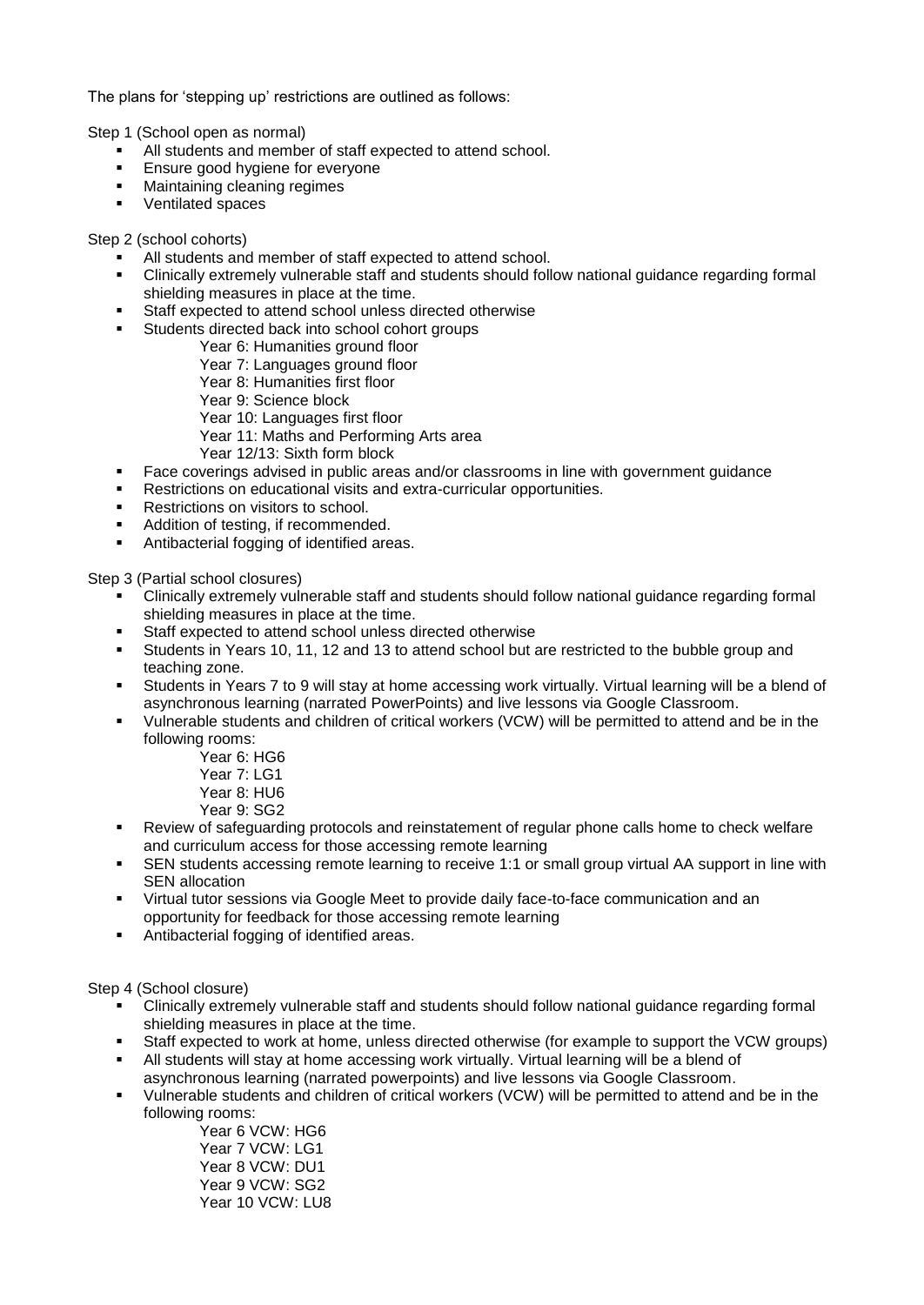Year 11 VCW: DU3 Year 12/13 VCW: PS4

- Reinstate the regular phone calls home to check welfare and curriculum access for those accessing remote learning
- SEN students accessing remote learning to receive 1:1 or small group virtual AA support in line with SEN allocation
- Virtual tutor sessions via Google Meet to provide daily face-to-face communication and an opportunity for students to feedback for those accessing remote learning

### **Risk Assessment**

|                | <b>Identify hazard</b>                                                                                                                                                                                                                                                                                                                                                                                                                                                                                                                      |  | Record the hazard that could cause harm or injury – add appropriate<br>detail about the type and location of hazards |                                                                                                                        |                   |
|----------------|---------------------------------------------------------------------------------------------------------------------------------------------------------------------------------------------------------------------------------------------------------------------------------------------------------------------------------------------------------------------------------------------------------------------------------------------------------------------------------------------------------------------------------------------|--|----------------------------------------------------------------------------------------------------------------------|------------------------------------------------------------------------------------------------------------------------|-------------------|
|                | Contact with someone suffering from COVID-19                                                                                                                                                                                                                                                                                                                                                                                                                                                                                                |  |                                                                                                                      |                                                                                                                        |                   |
|                | <b>Existing level of risk</b>                                                                                                                                                                                                                                                                                                                                                                                                                                                                                                               |  | Consider current level of risk                                                                                       |                                                                                                                        |                   |
|                | <b>HIGH</b>                                                                                                                                                                                                                                                                                                                                                                                                                                                                                                                                 |  | <b>MEDIUM</b>                                                                                                        | <b>LOW</b>                                                                                                             | <b>NEGLIGIBLE</b> |
|                | <b>Control measures</b>                                                                                                                                                                                                                                                                                                                                                                                                                                                                                                                     |  |                                                                                                                      | List your control measures required to reduce risk - add appropriate<br>detail about the type and location of controls |                   |
|                | 1. Visitors should report to reception, entering from the main entrance, sanitise on arrival/exit and meet, wherever<br>possible, in the main building reducing the need to travel across the school site. Risk assessments, where they<br>have one, should be provided in advance of their visit.<br>2. If contractors need to visit the school, this will be encouraged when there are no students on site. If this is not<br>possible visitors/contractors will be encouraged to maintain social distance from staff and students at the |  |                                                                                                                      |                                                                                                                        |                   |
| 3.             | school.<br>If a symptomatic person comes into school they will be sent home immediately and asked to follow national<br>guidance for self-isolating. If they cannot leave the school site immediately they will be isolated from other<br>members of the school community until they can be collected.                                                                                                                                                                                                                                      |  |                                                                                                                      |                                                                                                                        |                   |
| 5 <sub>1</sub> | If a symptomatic person requires first aid:<br>4.<br>a. As much as possible a 2M distance will be maintained<br>The member of staff supporting will wear appropriate PPE, including face mask, gloves, apron and eye<br>b.<br>protection<br>Supporting members of staff will wash their hand for at least 20 seconds immediately after providing<br>C.<br>first aid<br>Adults who test positive will continue to be advised to stay at home and avoid contact with other people for 5 full                                                  |  |                                                                                                                      |                                                                                                                        |                   |
| 6.             | days. Children under the age of 18 years will be required to stay at home for 3 days.<br>Fully vaccinated staff and students under the age of 18 will not be required to self-isolate if they are identified as<br>a close contact.                                                                                                                                                                                                                                                                                                         |  |                                                                                                                      |                                                                                                                        |                   |
|                | <b>Remaining level of risk</b>                                                                                                                                                                                                                                                                                                                                                                                                                                                                                                              |  |                                                                                                                      | Consider level of risk following use of control measures                                                               |                   |
|                | <b>HIGH</b>                                                                                                                                                                                                                                                                                                                                                                                                                                                                                                                                 |  | <b>MEDIUM</b>                                                                                                        | LOW                                                                                                                    | <b>NEGLIGIBLE</b> |
|                |                                                                                                                                                                                                                                                                                                                                                                                                                                                                                                                                             |  |                                                                                                                      |                                                                                                                        |                   |

| <b>Identify hazard</b>                                                                 |  | Record the hazard that could cause harm or injury – add appropriate<br>detail about the type and location of hazards   |     |                   |
|----------------------------------------------------------------------------------------|--|------------------------------------------------------------------------------------------------------------------------|-----|-------------------|
| Spreading infection due to contact and mixing between students and staff in classrooms |  |                                                                                                                        |     |                   |
| <b>Existing level of risk</b>                                                          |  | Consider current level of risk                                                                                         |     |                   |
| <b>HIGH</b>                                                                            |  | <b>MEDIUM</b>                                                                                                          | LOW | <b>NEGLIGIBLE</b> |
| <b>Control measures</b>                                                                |  | List your control measures required to reduce risk - add appropriate<br>detail about the type and location of controls |     |                   |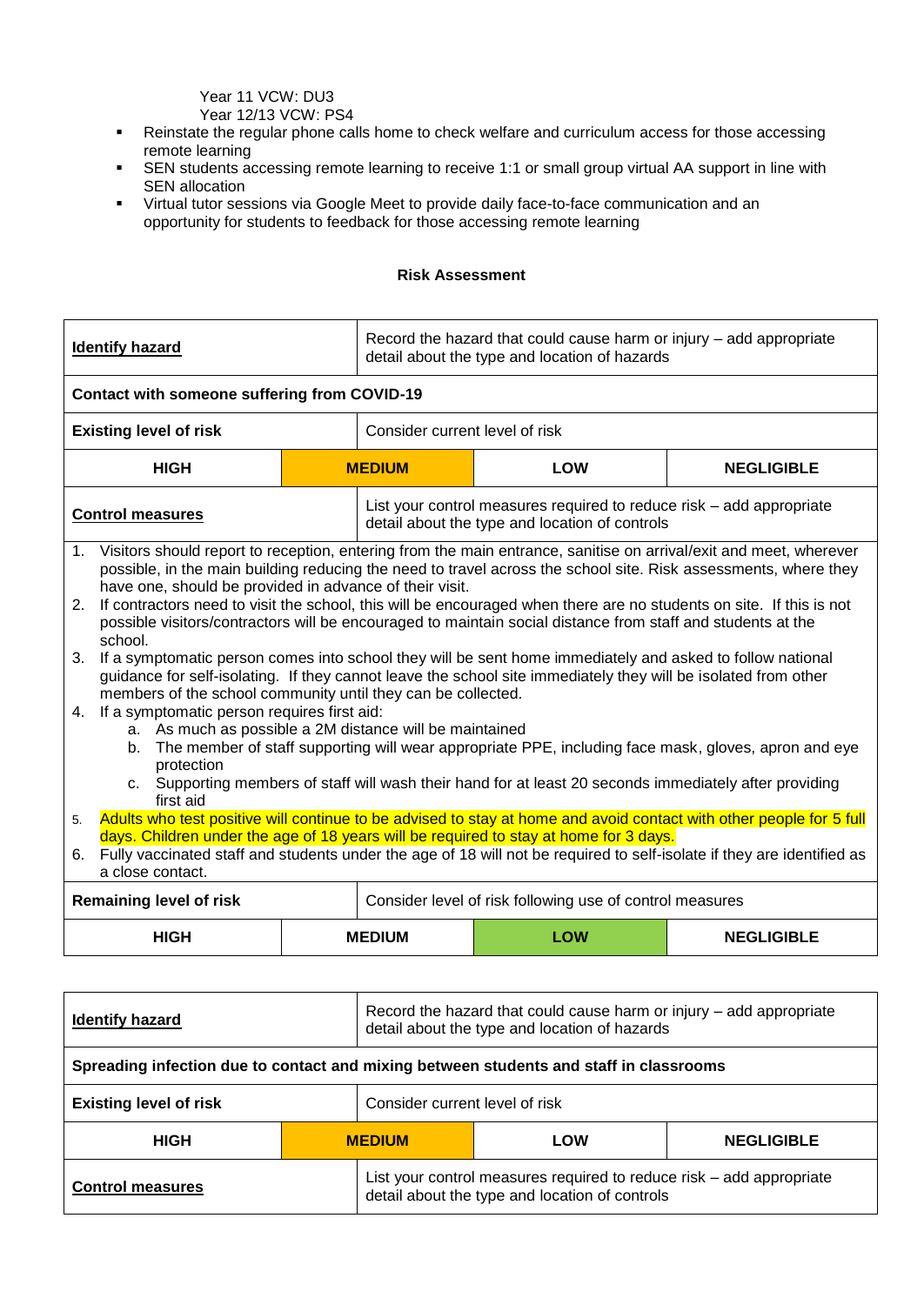- 1. Following government advice students will not be placed in year group bubbles. If instructed it may become necessary to reintroduce 'bubbles' for a temporary period, to reduce mixing between groups as detailed in the COVID management plan.
- 2. Classrooms will be well ventilated, with all doors propped open and windows open, providing the greatest opportunity for constant renewal of the air. A full audit of classrooms has been conducted.
- 3. Staff and students will be reminded about the importance of ventilation on a regular basis. The use of ventilation will be balanced to maintain a comfortable temperature.
- 4. All seating will be facing forward to reduce transmission.

| 5. Students are asked to bring their own hand sanitiser and sanitiser is available outside all teaching rooms.<br>Students are reminded to use the sanitiser on entrance and exit of the teaching rooms. Students will be<br>encouraged to sanitise their hands at the start and end of each lesson. |                                                          |  |     |                   |
|------------------------------------------------------------------------------------------------------------------------------------------------------------------------------------------------------------------------------------------------------------------------------------------------------|----------------------------------------------------------|--|-----|-------------------|
| <b>Remaining level of risk</b>                                                                                                                                                                                                                                                                       | Consider level of risk following use of control measures |  |     |                   |
| HIGH                                                                                                                                                                                                                                                                                                 | <b>MEDIUM</b>                                            |  | LOW | <b>NEGLIGIBLE</b> |

| Record the hazard that could cause harm or injury – add appropriate<br><b>Identify hazard</b><br>detail about the type and location of hazards                                                                                                                                                                                                                                                                                                                                                                                                                                                                                                                                                                                                                                                                                                                                                                                                                                                                                                                                                                                                                                                                                                                                                                                                                                     |  |                                                  |                                                                                                                        |                   |
|------------------------------------------------------------------------------------------------------------------------------------------------------------------------------------------------------------------------------------------------------------------------------------------------------------------------------------------------------------------------------------------------------------------------------------------------------------------------------------------------------------------------------------------------------------------------------------------------------------------------------------------------------------------------------------------------------------------------------------------------------------------------------------------------------------------------------------------------------------------------------------------------------------------------------------------------------------------------------------------------------------------------------------------------------------------------------------------------------------------------------------------------------------------------------------------------------------------------------------------------------------------------------------------------------------------------------------------------------------------------------------|--|--------------------------------------------------|------------------------------------------------------------------------------------------------------------------------|-------------------|
| Spreading infection due to touch, and poor hygiene control                                                                                                                                                                                                                                                                                                                                                                                                                                                                                                                                                                                                                                                                                                                                                                                                                                                                                                                                                                                                                                                                                                                                                                                                                                                                                                                         |  |                                                  |                                                                                                                        |                   |
| <b>Existing level of risk</b>                                                                                                                                                                                                                                                                                                                                                                                                                                                                                                                                                                                                                                                                                                                                                                                                                                                                                                                                                                                                                                                                                                                                                                                                                                                                                                                                                      |  | Consider current level of risk                   |                                                                                                                        |                   |
| <b>HIGH</b>                                                                                                                                                                                                                                                                                                                                                                                                                                                                                                                                                                                                                                                                                                                                                                                                                                                                                                                                                                                                                                                                                                                                                                                                                                                                                                                                                                        |  | <b>MEDIUM</b>                                    | <b>LOW</b>                                                                                                             | <b>NEGLIGIBLE</b> |
| <b>Control measures</b>                                                                                                                                                                                                                                                                                                                                                                                                                                                                                                                                                                                                                                                                                                                                                                                                                                                                                                                                                                                                                                                                                                                                                                                                                                                                                                                                                            |  |                                                  | List your control measures required to reduce risk – add appropriate<br>detail about the type and location of controls |                   |
| 1. Toilets are cleaned on an enhanced basis. Toilet entrance doors where possible will be propped open to<br>prevent the necessity to touch the door.<br>Enhanced cleaning is in place to cover touch points across the school.<br>2.<br>Staff to remind the children that they will need to wash their hands, students will sanitize their hands on<br>3 <sub>1</sub><br>entrance and exit of classrooms.<br>4. Extra signs will be placed in toilet areas, regarding the washing of hands<br>Supplies of soap and sanitizer are checked to ensure that it is available at all times in the toilet areas<br>5.<br>6. Hand sanitiser will be available in all classrooms and Hand sanitising will be an integral part of the routine into<br>and out of classrooms.<br>7. All toilet facilities have hand driers and these are checked on a regular basis<br>8. All students, staff and visitors will be encouraged and reminded to:<br>a. not to touch their mouth, eyes and nose<br>b. use a tissue or elbow to cough or sneeze, and use bins for tissue waste<br>9. Teaching areas have an enhanced cleaning schedule during the day with particular focus on touch points<br>10. Doors will be open where possible to avoid students and members of staff touching door handles.<br>11. Members of staff have access to a keyboard cover for their own personal use in school. |  |                                                  |                                                                                                                        |                   |
| <b>Remaining level of risk</b>                                                                                                                                                                                                                                                                                                                                                                                                                                                                                                                                                                                                                                                                                                                                                                                                                                                                                                                                                                                                                                                                                                                                                                                                                                                                                                                                                     |  |                                                  | Consider level of risk following use of control measures                                                               |                   |
| <b>HIGH</b>                                                                                                                                                                                                                                                                                                                                                                                                                                                                                                                                                                                                                                                                                                                                                                                                                                                                                                                                                                                                                                                                                                                                                                                                                                                                                                                                                                        |  | <b>MEDIUM</b><br><b>LOW</b><br><b>NEGLIGIBLE</b> |                                                                                                                        |                   |

| <b>Identify hazard</b>                                  |               | Record the hazard that could cause harm or injury – add appropriate<br>detail about the type and location of hazards |            |                   |
|---------------------------------------------------------|---------------|----------------------------------------------------------------------------------------------------------------------|------------|-------------------|
| Spreading infection due to transport to and from school |               |                                                                                                                      |            |                   |
| <b>Existing level of risk</b>                           |               | Consider current level of risk                                                                                       |            |                   |
| <b>HIGH</b>                                             | <b>MEDIUM</b> |                                                                                                                      | <b>LOW</b> | <b>NEGLIGIBLE</b> |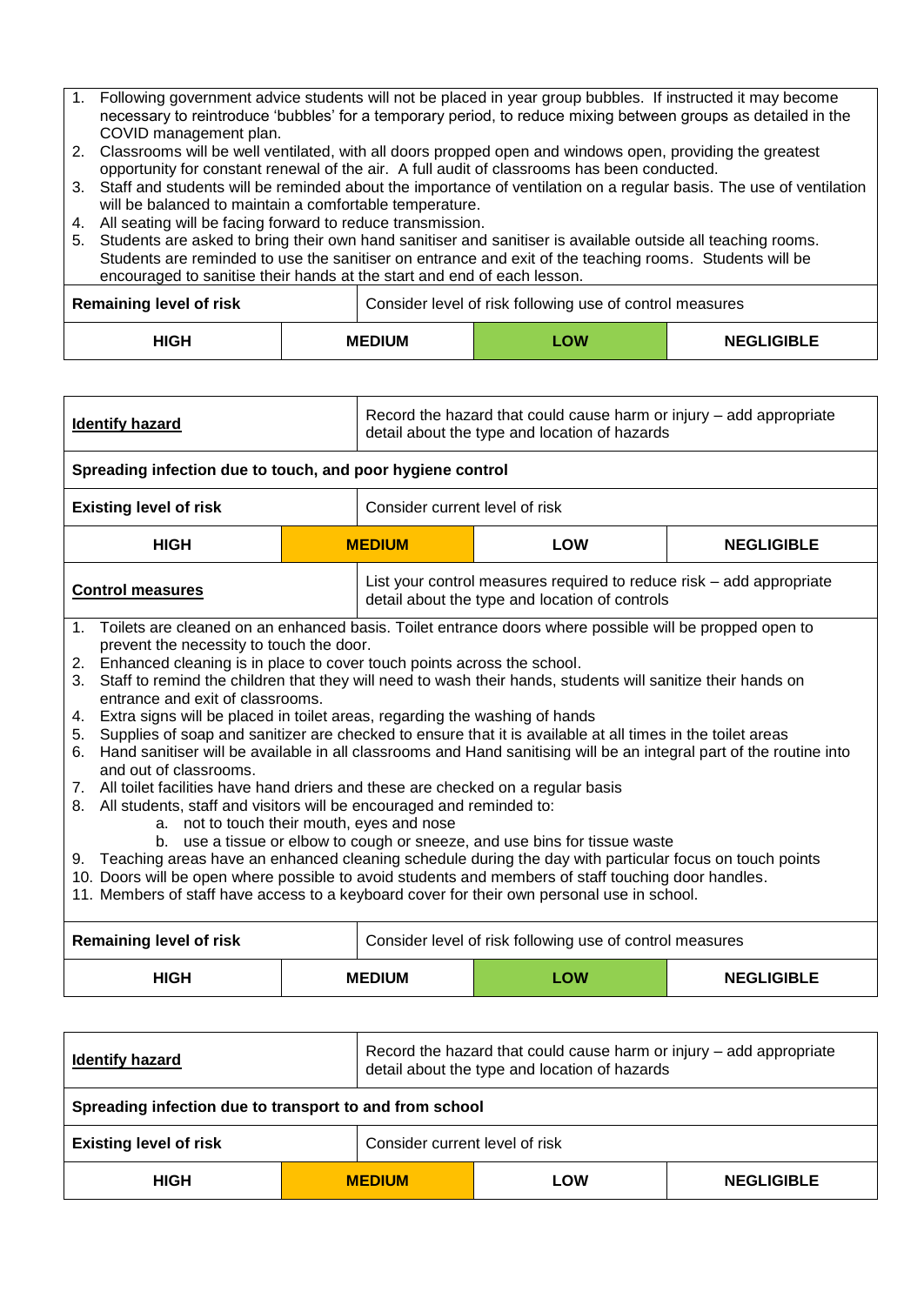| <b>Control measures</b>                                                                                                                                                                                                                   |               | List your control measures required to reduce risk – add appropriate<br>detail about the type and location of controls |                   |  |  |
|-------------------------------------------------------------------------------------------------------------------------------------------------------------------------------------------------------------------------------------------|---------------|------------------------------------------------------------------------------------------------------------------------|-------------------|--|--|
| Where possible, everyone will be encouraged to walk, cycle or use private transport and not use public<br>1.<br>transport.<br>If public transport is used, students will be encouraged to wear a face-covering and hand sanitise on<br>2. |               |                                                                                                                        |                   |  |  |
| entrance and exit of the transport.                                                                                                                                                                                                       |               |                                                                                                                        |                   |  |  |
| <b>Remaining level of risk</b>                                                                                                                                                                                                            |               | Consider level of risk following use of control measures                                                               |                   |  |  |
| <b>HIGH</b>                                                                                                                                                                                                                               | <b>MEDIUM</b> | LOW                                                                                                                    | <b>NEGLIGIBLE</b> |  |  |

| <b>Identify hazard</b> | Record the hazard that could cause harm or injury – add appropriate<br>detail about the type and location of hazards |
|------------------------|----------------------------------------------------------------------------------------------------------------------|
|------------------------|----------------------------------------------------------------------------------------------------------------------|

**Spreading infection due to contact and mixing between students and staff whilst moving around the school site**

| <b>Existing level of risk</b>                                                                                                                                                                                                                                                                                                                                                                                                                                                                                                            |               | Consider current level of risk                 |                                                                      |  |
|------------------------------------------------------------------------------------------------------------------------------------------------------------------------------------------------------------------------------------------------------------------------------------------------------------------------------------------------------------------------------------------------------------------------------------------------------------------------------------------------------------------------------------------|---------------|------------------------------------------------|----------------------------------------------------------------------|--|
| <b>HIGH</b>                                                                                                                                                                                                                                                                                                                                                                                                                                                                                                                              | <b>MEDIUM</b> | LOW                                            | <b>NEGLIGIBLE</b>                                                    |  |
| <b>Control measures</b>                                                                                                                                                                                                                                                                                                                                                                                                                                                                                                                  |               | detail about the type and location of controls | List your control measures required to reduce risk - add appropriate |  |
| 1. Parents will be asked not to drop/collect unless absolutely necessary to avoid congestion at the school gates.<br>2. SLT and senior middle leaders will be on duty to supervise lesson transition, control numbers in corridors and at<br>the entry and exit each day.<br>Staff collect children from the playground in Year 6 to take to lessons to reduce congestion in the corridors.<br>3.<br>Windows and doors will be open as much as possible to ensure that rooms and communal areas continue to be<br>4.<br>well ventilated. |               |                                                |                                                                      |  |

| <b>Remaining level of risk</b> |               | Consider level of risk following use of control measures |     |                   |
|--------------------------------|---------------|----------------------------------------------------------|-----|-------------------|
| HIGH                           | <b>MEDIUM</b> |                                                          | LOW | <b>NEGLIGIBLE</b> |

| <b>Identify hazard</b>                                                                                                                                                                                                                         |  | Record the hazard that could cause harm or injury – add appropriate<br>detail about the type and location of hazards   |            |                   |
|------------------------------------------------------------------------------------------------------------------------------------------------------------------------------------------------------------------------------------------------|--|------------------------------------------------------------------------------------------------------------------------|------------|-------------------|
| Spreading infection due to contact and mixing between students and staff during social times and lunch                                                                                                                                         |  |                                                                                                                        |            |                   |
| Consider current level of risk<br><b>Existing level of risk</b>                                                                                                                                                                                |  |                                                                                                                        |            |                   |
| <b>HIGH</b>                                                                                                                                                                                                                                    |  | <b>MEDIUM</b>                                                                                                          | <b>LOW</b> | <b>NEGLIGIBLE</b> |
| <b>Control measures</b>                                                                                                                                                                                                                        |  | List your control measures required to reduce risk – add appropriate<br>detail about the type and location of controls |            |                   |
| There is an allocated break/lunch area/zone for each year group and a split lunch is in operation.<br>1.<br>The children are encouraged to go outdoors where possible.<br>2.<br>Toilets to be supervised to reduce crowding and numbers.<br>3. |  |                                                                                                                        |            |                   |
| Consider level of risk following use of control measures<br>Remaining level of risk                                                                                                                                                            |  |                                                                                                                        |            |                   |
| <b>HIGH</b>                                                                                                                                                                                                                                    |  | <b>MEDIUM</b>                                                                                                          | LOW        | <b>NEGLIGIBLE</b> |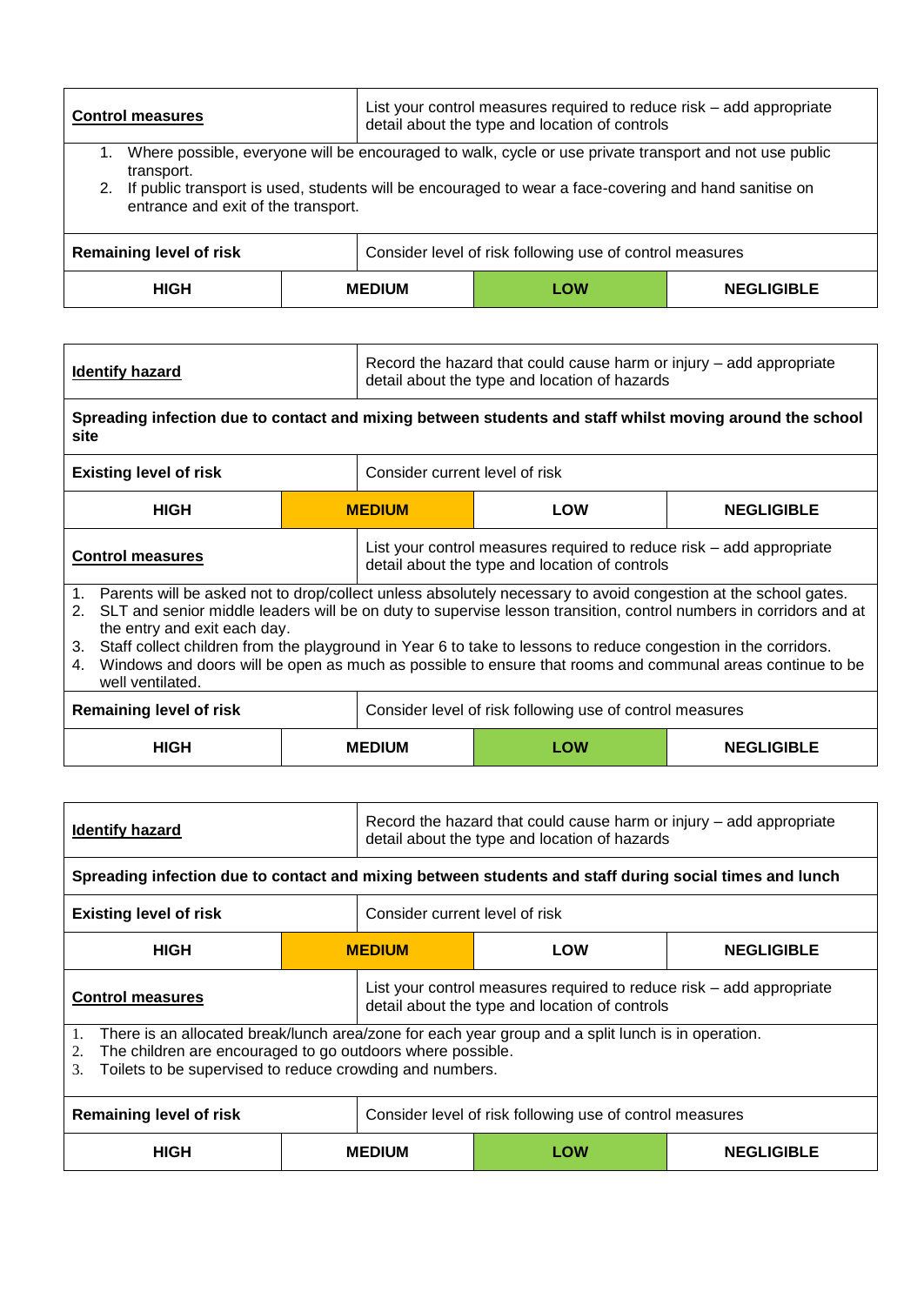| <b>Identify hazard</b> | Record the hazard that could cause harm or injury – add appropriate<br>detail about the type and location of hazards |
|------------------------|----------------------------------------------------------------------------------------------------------------------|
|                        |                                                                                                                      |

| Spreading infection due to the school environment |  |                                                                                                                        |                                                                                                            |                   |  |  |
|---------------------------------------------------|--|------------------------------------------------------------------------------------------------------------------------|------------------------------------------------------------------------------------------------------------|-------------------|--|--|
| <b>Existing level of risk</b>                     |  | Consider current level of risk                                                                                         |                                                                                                            |                   |  |  |
| <b>HIGH</b>                                       |  | <b>MEDIUM</b>                                                                                                          | <b>LOW</b>                                                                                                 | <b>NEGLIGIBLE</b> |  |  |
| <b>Control measures</b>                           |  | List your control measures required to reduce risk - add appropriate<br>detail about the type and location of controls |                                                                                                            |                   |  |  |
|                                                   |  |                                                                                                                        | Checks to the premises will be done to make sure the school is following all health and safety advice on a |                   |  |  |

regular basis.

- 2. Fire evacuation procedures have been modified to take account of the current arrangements in school
- 3. A dedicated first aid area has been arranged that allows to separation of students who have suspected symptoms of COVID-19 allowing them to be isolated from others. Students will be monitored when they are in the isolation area.
- 4. Areas of the school are well ventilated.
- 5. Enhanced cleaning processes are in place across the school.

| <b>Remaining level of risk</b> |               | Consider level of risk following use of control measures |     |                   |  |
|--------------------------------|---------------|----------------------------------------------------------|-----|-------------------|--|
| <b>HIGH</b>                    | <b>MEDIUM</b> |                                                          | LOW | <b>NEGLIGIBLE</b> |  |

| <b>Identify hazard</b>                                                                                                                                                                                                                                                                                                                                                                                                                                                                                                                                                                                                                                                                                                                                                                                                                                                                                                                |               | Record the hazard that could cause harm or injury – add appropriate<br>detail about the type and location of hazards   |            |                   |  |  |
|---------------------------------------------------------------------------------------------------------------------------------------------------------------------------------------------------------------------------------------------------------------------------------------------------------------------------------------------------------------------------------------------------------------------------------------------------------------------------------------------------------------------------------------------------------------------------------------------------------------------------------------------------------------------------------------------------------------------------------------------------------------------------------------------------------------------------------------------------------------------------------------------------------------------------------------|---------------|------------------------------------------------------------------------------------------------------------------------|------------|-------------------|--|--|
| <b>Student welfare issues</b>                                                                                                                                                                                                                                                                                                                                                                                                                                                                                                                                                                                                                                                                                                                                                                                                                                                                                                         |               |                                                                                                                        |            |                   |  |  |
| <b>Existing level of risk</b>                                                                                                                                                                                                                                                                                                                                                                                                                                                                                                                                                                                                                                                                                                                                                                                                                                                                                                         |               | Consider current level of risk                                                                                         |            |                   |  |  |
| <b>HIGH</b>                                                                                                                                                                                                                                                                                                                                                                                                                                                                                                                                                                                                                                                                                                                                                                                                                                                                                                                           | <b>MEDIUM</b> |                                                                                                                        | <b>LOW</b> | <b>NEGLIGIBLE</b> |  |  |
| <b>Control measures</b>                                                                                                                                                                                                                                                                                                                                                                                                                                                                                                                                                                                                                                                                                                                                                                                                                                                                                                               |               | List your control measures required to reduce risk – add appropriate<br>detail about the type and location of controls |            |                   |  |  |
| Regular contact and support will be provided for students previously identified as CEV and their families.<br>1.<br>Student mental health and welfare is a high consideration. Students will have access to their Tutor, Head of<br>2.<br>Learning, and SIT on a daily basis.<br>Students also have access to support from the school counsellor or a member of the Safeguarding Team for<br>3.<br>further support.<br>A support network and resources will be used when required.<br>4.<br>Close contact with parents will continue as required.<br>5.<br>Well-being and activities to alleviate anxiety, will continue to be delivered to support well-being.<br>6.<br>The level of need will be reviewed daily in the first week and then regularly after that point.<br>7.<br>If a student is required to self-isolate, the school will provide remote learning via Google Classroom to enable<br>8.<br>continuation of learning. |               |                                                                                                                        |            |                   |  |  |
| <b>Remaining level of risk</b>                                                                                                                                                                                                                                                                                                                                                                                                                                                                                                                                                                                                                                                                                                                                                                                                                                                                                                        |               | Consider level of risk following use of control measures                                                               |            |                   |  |  |
| <b>HIGH</b>                                                                                                                                                                                                                                                                                                                                                                                                                                                                                                                                                                                                                                                                                                                                                                                                                                                                                                                           |               | <b>MEDIUM</b>                                                                                                          | <b>LOW</b> | <b>NEGLIGIBLE</b> |  |  |